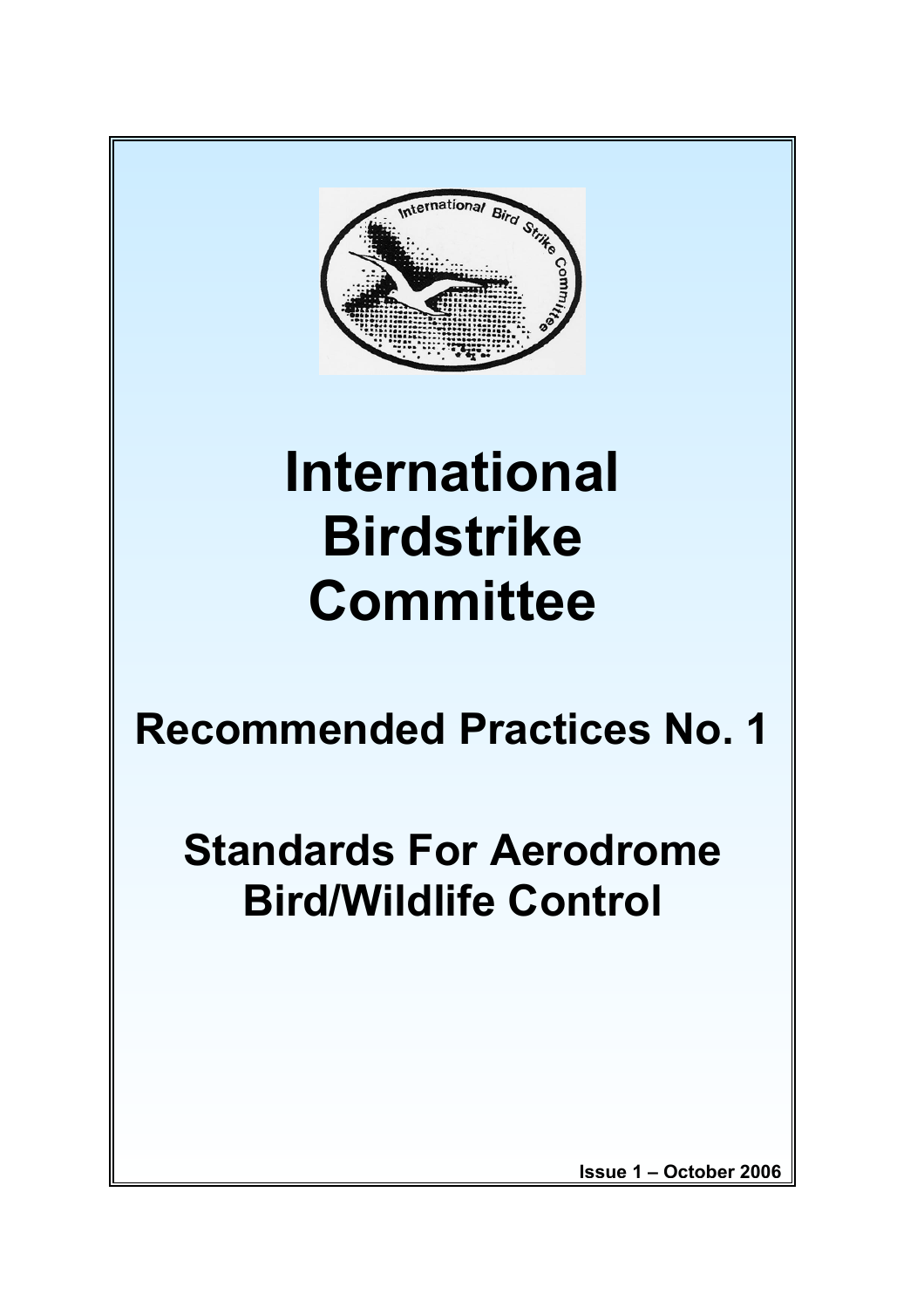## **CONTENTS**

| <b>Summary of Standards</b> |                                                                                                                                                                             | $3 - 5$                                                                    |
|-----------------------------|-----------------------------------------------------------------------------------------------------------------------------------------------------------------------------|----------------------------------------------------------------------------|
| <b>Introduction</b><br>6    |                                                                                                                                                                             |                                                                            |
| 1.                          | <b>IBSC Standards</b><br><b>Airfield Habitat Management</b><br>Background<br><b>Standard 1</b><br>Identifying attractions<br><b>Habitat Management</b><br><b>Standard 2</b> | 7<br>$\overline{7}$<br>$\overline{\mathbf{7}}$<br>$\overline{7}$<br>8<br>9 |
| 2.                          | Active Bird/Wildlife Control on the Airport<br>Background<br><b>Standard 3</b>                                                                                              | 9<br>9<br>9                                                                |
| 3.                          | Organisation<br>Background<br>Collaboration and Coordination between organisations on the Airport                                                                           | 10<br>10<br>10                                                             |
| 4.                          | <b>Equipment</b><br>Background<br>Portable Equipment<br><b>Static Devices</b><br>Trained Predators (Falcons and Dogs)<br><b>Standard 4</b>                                  | 10<br>10<br>11<br>11<br>12<br>12                                           |
| 5.                          | <b>Logging Bird/Wildlife Management Activities</b><br>Background<br><b>Standard 5</b>                                                                                       | 13<br>13<br>13                                                             |
| 6.                          | <b>Birdstrike Reporting</b><br>Background<br>Definition of a Bird/Wildlife Strike<br><b>Standard 6</b>                                                                      | 13<br>13<br>14<br>14                                                       |
| 7.                          | <b>Analysis of Birdstrike Data</b>                                                                                                                                          | 15                                                                         |
| 8.                          | <b>Bird/Wildlife Remains Identification</b>                                                                                                                                 | 15                                                                         |
| 9.                          | Data Required in a Birdstrike Report<br><b>Standard 7</b>                                                                                                                   | 16<br>16                                                                   |
| 10.                         | <b>Submission to ICAO</b>                                                                                                                                                   | 16                                                                         |
| 11.                         | <b>Risk Assessment</b><br><b>Standard 8</b>                                                                                                                                 | 17<br>17                                                                   |
| 12.                         | <b>Bird/Wildlife Management off the Airfield</b><br><b>Identifying Attractions</b><br>Management<br><b>Standard 9</b>                                                       | 17<br>17<br>18<br>18                                                       |
|                             | <b>References</b>                                                                                                                                                           | 19                                                                         |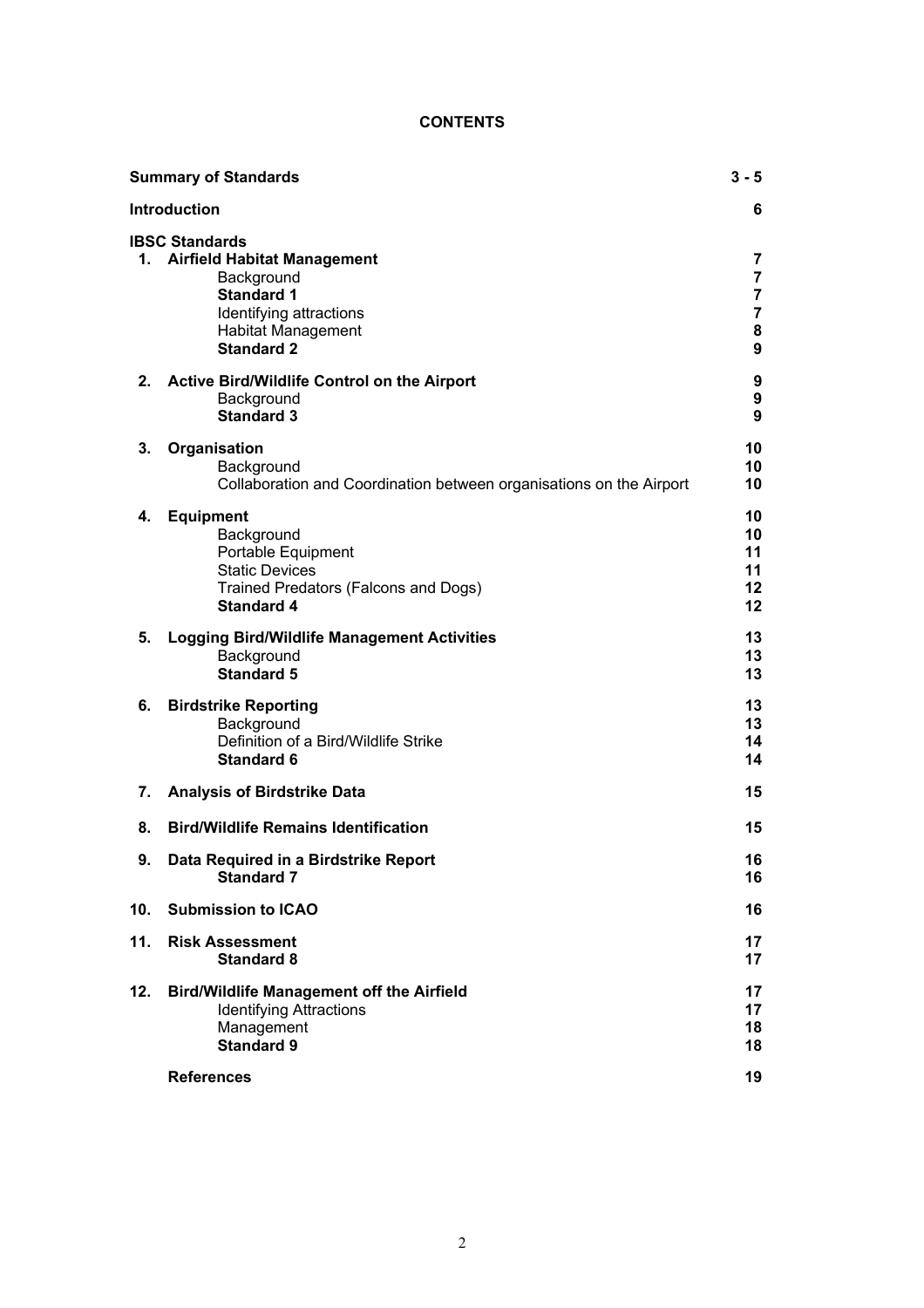**Summary Of IBSC Standards For Aerodrome Bird/Wildlife Control** 

**These best practice standards should apply to any aerodrome carrying regularly scheduled commercial air traffic, irrespective of the movement frequency or type of aircraft involved.** 

#### **Standard 1**

**A named member of the senior management team at the airport should be responsible for the implementation of the bird control programme, including both habitat management and active bird control.** 

#### **Standard 2**

**An airport should undertake a review of the features on its property that attract hazardous birds/wildlife. The precise nature of the resource that the they are attracted to should be identified and a management plan developed to eliminate or reduce the quantity of that resource, or to deny birds access to it as far as is practicable.** 

**Where necessary, support from a professional bird/wildlife strike prevention specialist should be sought.** 

**Documentary evidence of this process, its implementation and outcomes should be kept.**

#### **Standard 3**

**A properly trained and equipped bird/wildlife controller should be present on the airfield for at least 15 minutes prior to any aircraft departure or arrival. Thus, if aircraft are landing or taking of at intervals of less than 15 minutes there should be a continuous presence on the airfield throughout daylight hours. The controller should not be required to undertake any duties other than bird control during this time. Note that for aerodromes with infrequent aircraft movements, 15 minutes may not be long enough to disperse all hazardous birds/wildlife from the vicinity of the runway. In this case the controller should be deployed sufficiently in advance of the aircraft movement to allow full dispersal to be achieved.**

**At night, active runways and taxiways should be checked for the presence of birds/wildlife at regular intervals and the dispersal action taken as needed.**

#### **Standard 4**

**Bird control staff should be equipped with bird deterrent devices appropriate to the bird species encountered, the numbers of birds present, and to the area that they need to control. Staff should have access to appropriate devices for removal of birds/wildlife, such as firearms or traps, or the means of calling on expert support to supply these techniques at short notice.**

**All staff should receive proper training in the use of bird control devices.**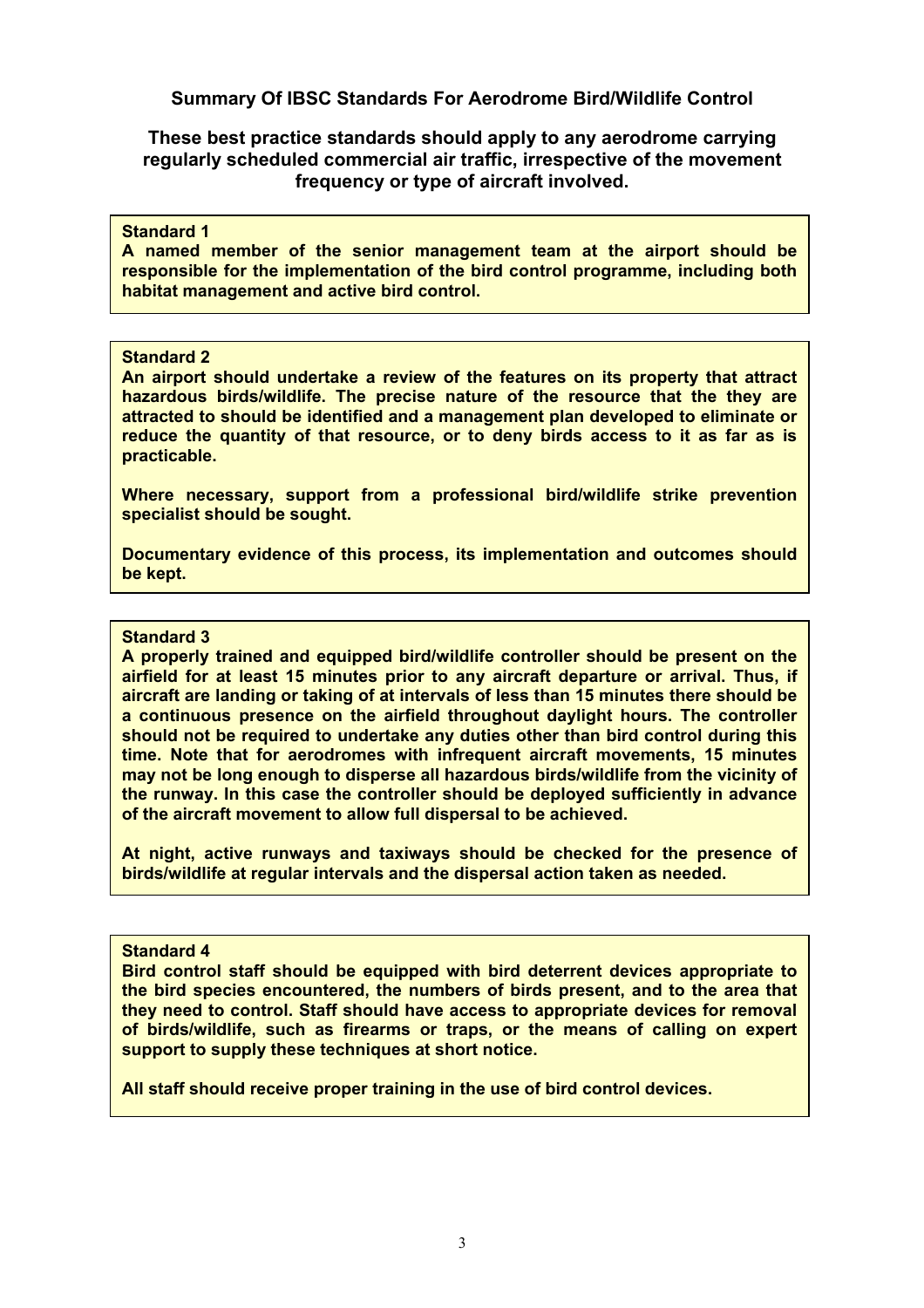**Airport bird/wildlife controllers should record the following at least every 30 minutes (if air traffic is sufficiently infrequent that bird patrols are more than 30 minutes apart, an entry should be made for each patrol carried out).** 

- **areas of the airport patrolled,**
- **numbers, location and species of birds/wildlife seen,**
- **action taken to disperse the birds/wildlife,**
- **results of the action.**

**More general information such as the name of the bird controller on duty, time on and off duty, weather conditions etc should be recorded at the start of a duty period.**

#### **Standard 6**

**Bird/wildlife incidents should therefore be defined in 3 categories:** 

**Confirmed strikes:** 

- **Any reported collision between a bird or other wildlife and an aircraft for which evidence in the form of a carcass, remains or damage to the aircraft is found.**
- **Any bird/wildlife found dead on an airfield where there is no other obvious cause of death (e.g. struck by a car, flew into a window etc.).**

**Unconfirmed strikes:** 

• **Any reported collision between a bird or other wildlife and an aircraft for which no physical evidence is found.** 

**Serious incidents:** 

• **Incidents where the presence of birds/wildlife on or around the airfield has any effect on a flight whether or not evidence of a strike can be found.**

#### **Standard 7**

**Airports should establish a mechanism to ensure that they are informed of all bird/wildlife strikes reported on or near their property.** 

**The total number of birdstrikes should never be used as a measure of risk or of the performance of the bird control measures at an airport.** 

**Airports should ensure that the identification of the species involved in birdstrikes is as complete as possible.** 

**Airports should record all birdstrikes and include, as far as they are able, the data required for the standard ICAO reporting form** 

**National Regulators should collate birdstrike data and submit this to ICAO annually.**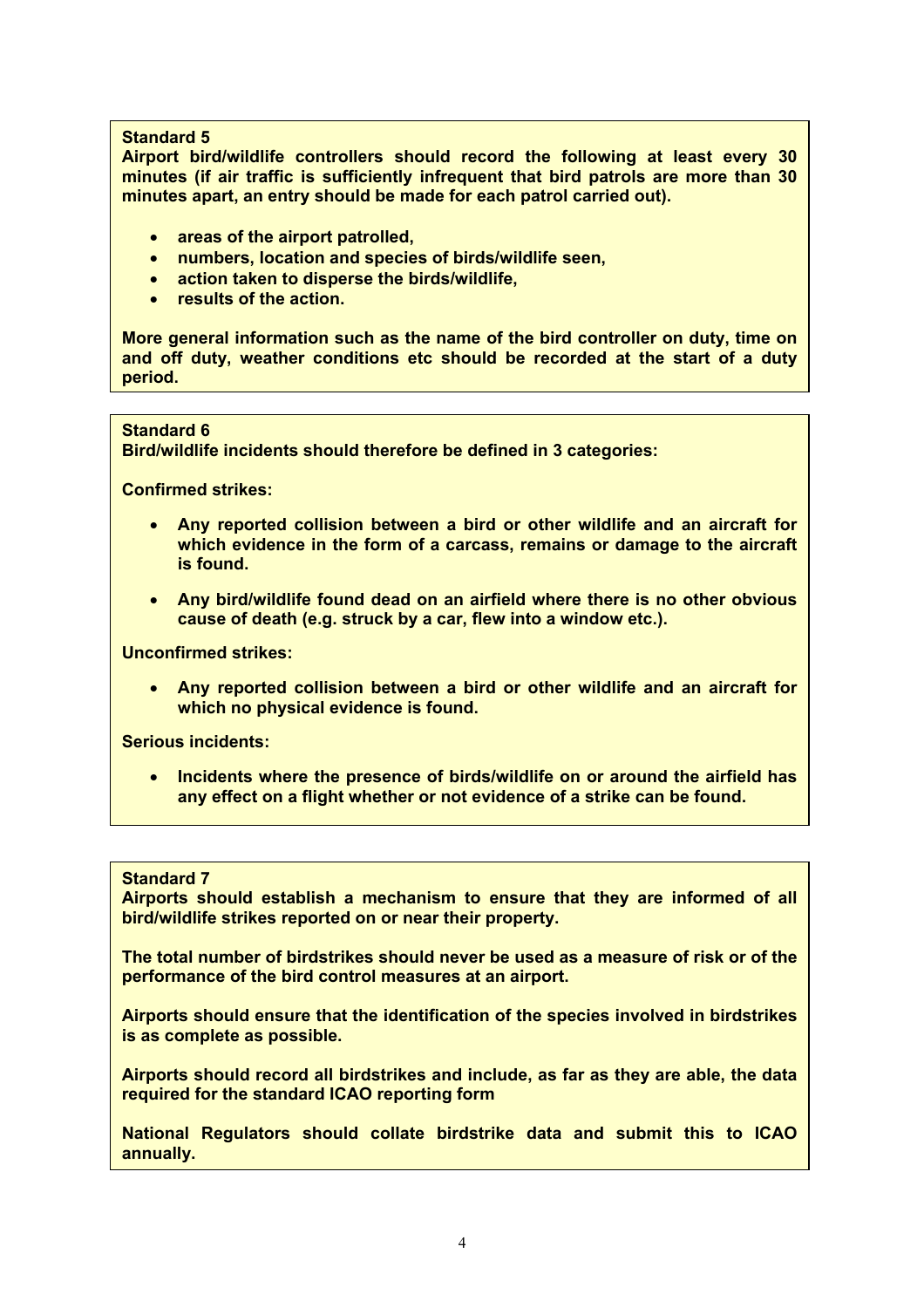**Airports should conduct a formal risk assessment of their birdstrike situation and use the results to help target their bird management measures and to monitor their effectiveness. Risk assessments should be updated at regular intervals, preferably annually**

#### **Standard 9**

**Airports should conduct an inventory of bird attracting sites within the ICAO defined 13km bird circle, paying particular attention to sites close to the airfield and the approach and departure corridors. A basic risk assessment should be carried out to determine whether the movement patterns of birds/wildlife attracted to these sites means that they cause, or may cause, a risk to air traffic. If this is the case, options for bird management at the site(s) concerned should be developed and a more detailed risk assessment performed to determine if it is possible and/or cost effective to implement management processes at the site(s) concerned. This process should be repeated annually to identify new sites or changes in the risk levels produced by existing sites.** 

**Where national laws permit, airports, or airport authorities, should seek to have an input into planning decisions and land use practices within the 13km bird circle for any development that may attract significant numbers of hazardous birds/wildlife. Such developments should be subjected to a similar risk assessment process as described above and changes sought, or the proposal opposed, if a significant increase in birdstrike risk is likely to result.**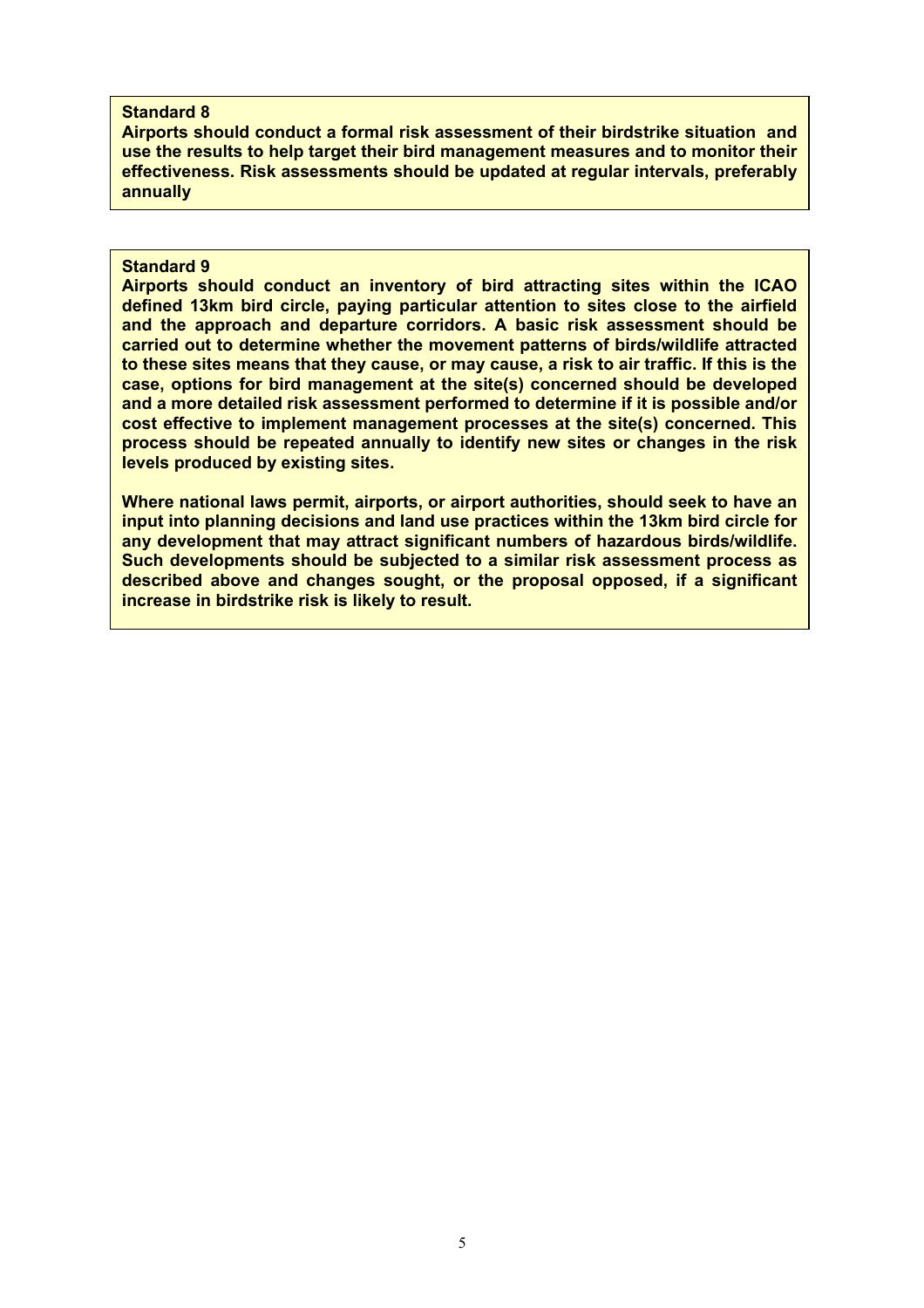## **INTRODUCTION**

Several excellent handbooks exist that describe in detail the techniques that can be used to manage the bird/wildlife strike risk on aerodromes (e.g. ACI 2005, CAA 1998, Cleary & Dolbeer 1999, Transport Canada 2001). There has, however, been little attempt to determine the levels of investment in time, manpower, equipment, training and monitoring that are needed to effectively manage the bird/wildlife hazard. This contrasts with other aerodrome safety provisions, such as levels of fire control equipment and manpower, that are precisely defined by regulation. This situation has arisen, in part, because the levels of risk, the habitat type, and the bird/wildlife species present at different aerodromes varies, and the precise techniques that are successful at one site may not work at another. It is also partly due to differences in the levels of resources available at different airports and to differences in the attitude of airport managers and national regulators to the risk posed by bird/wildlife strikes.

The new International Civil Aviation Organisation Standards And Recommended Practices (SARPS) on airport bird/wildlife control became effective in November 2003. The guidance material accompanying the SARPS is in the process of being updated. This guidance will, when combined with the various manuals listed above, provide the technical detail needed to construct a bird/wildlife control programme. It does not, however, describe the levels of effort that are needed if a bird control programme is to operate effectively. It was therefore agreed at the  $26<sup>th</sup>$  meeting of IBSC in Warsaw that a set of IBSC standards should be developed by the committee to address this issue.

This paper seeks to identify those areas where universally applicable practices can be identified, and suggests levels of airfield habitat management, bird control equipment, manpower, etc. that, in the opinion of the IBSC membership, an airport should have in place if it is to effectively manage the birdstrike risk to aircraft. It is envisaged that these standards will inform airport managers, national regulators, the insurance industry, lawyers etc. about what they should expect to see invested in bird/wildlife control at an airport. Airports with unusually high bird/wildlife strike risk for whatever reason would be expected to invest more in strike prevention than is described below in order to reduce that risk.

There are clearly many private aerodromes that are too small to justify the provision of bird/wildlife control to the levels described in this document. However, in the opinion of IBSC, **these standards should apply to any aerodrome carrying regularly scheduled commercial air traffic, irrespective of the movement frequency or type of aircraft involved.** 

No attempt has been made to provide a detailed scientific underpinning for the best practices proposed. Those wishing to explore the underlying science in more depth are referred to previous volumes of the proceedings of IBSC ( [www.int-birdstrike.com](http://www.int-birdstrike.com/) ), Birdstrike Committee Europe, Birdstrike Committee N. America ([www.birdstrike.org](http://www.birdstrike.org/) and [www.birdstrikecanada.com\)](http://www.birdstrikecanada.com/), German Birdstrike Committee ( [www.davvl.de](http://www.davvl.de/) ), and the scientific literature. The aim of this document is to distill collective experience of ornithological and aviation experts into a set of basic standards that the aviation industry as a whole can use.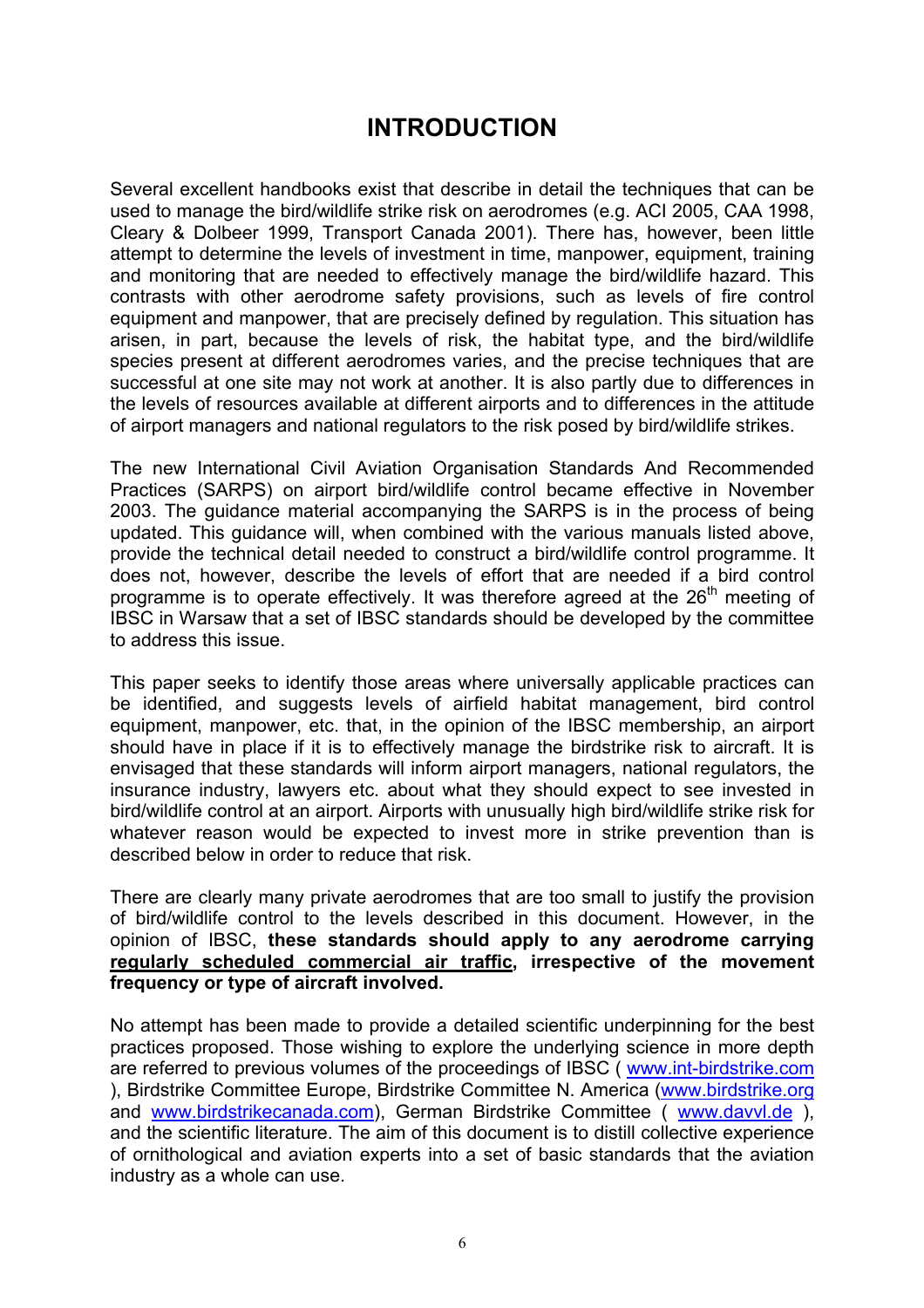## **IBSC STANDARDS**

## **1. Airfield Habitat Management**

## **Background**

Controlling the attractiveness of an airport to birds and other wildlife is fundamental to good bird control. Indeed, it is probably more important than bird dispersal in terms of controlling the overall risk. If an airport provides easily accessible resources to birds/wildlife in terms of food, water, shelter or breeding sites, then they will continue to try and return despite any dispersal tactics that are used to dissuade them. The control programme is thus doomed to failure unless the airport is made as unattractive to birds/wildlife as possible. Habitat management to deter birds/wildlife involves two processes, identifying the attractive features and implementing changes to either remove the attraction or to deny access to it.

Habitat management, such as improving drainage, installing fences, modifying vegetation cover etc. is frequently expensive. It is often difficult to obtain resources for programmes which, in the case of vegetation modification, may take a number of years to fully implement, and the benefits of which are not always immediately apparent to airport managers. Commitment to the process from senior managers is therefore essential and a named member of the airport's senior management should take responsibility for ensuring that this, and other parts of the bird/wildlife hazard management programme are carried out properly.



*Overgrown ditches like this provide good shelter and nesting cover for hazardous birds* 

## **Standard 1**

**A named member of the senior management team at the airport should be responsible for the implementation of the bird control programme, including both habitat management and active bird control.**

## **Identifying attractions**

The reasons why birds frequent an airfield are not always obvious. They may be attracted to food such as invertebrates, small mammals, seeds or plants in the grassland; water from ponds, ditches, or puddles on the tarmac, nesting sites in trees, bushes or buildings, or simply the security offered by large open spaces where they can easily see approaching predators. In some cases it may be obvious what resources they are attracted to, but in others it may not. If there is any uncertainty, obtaining the assistance of a professional bird/wildlife prevention specialist is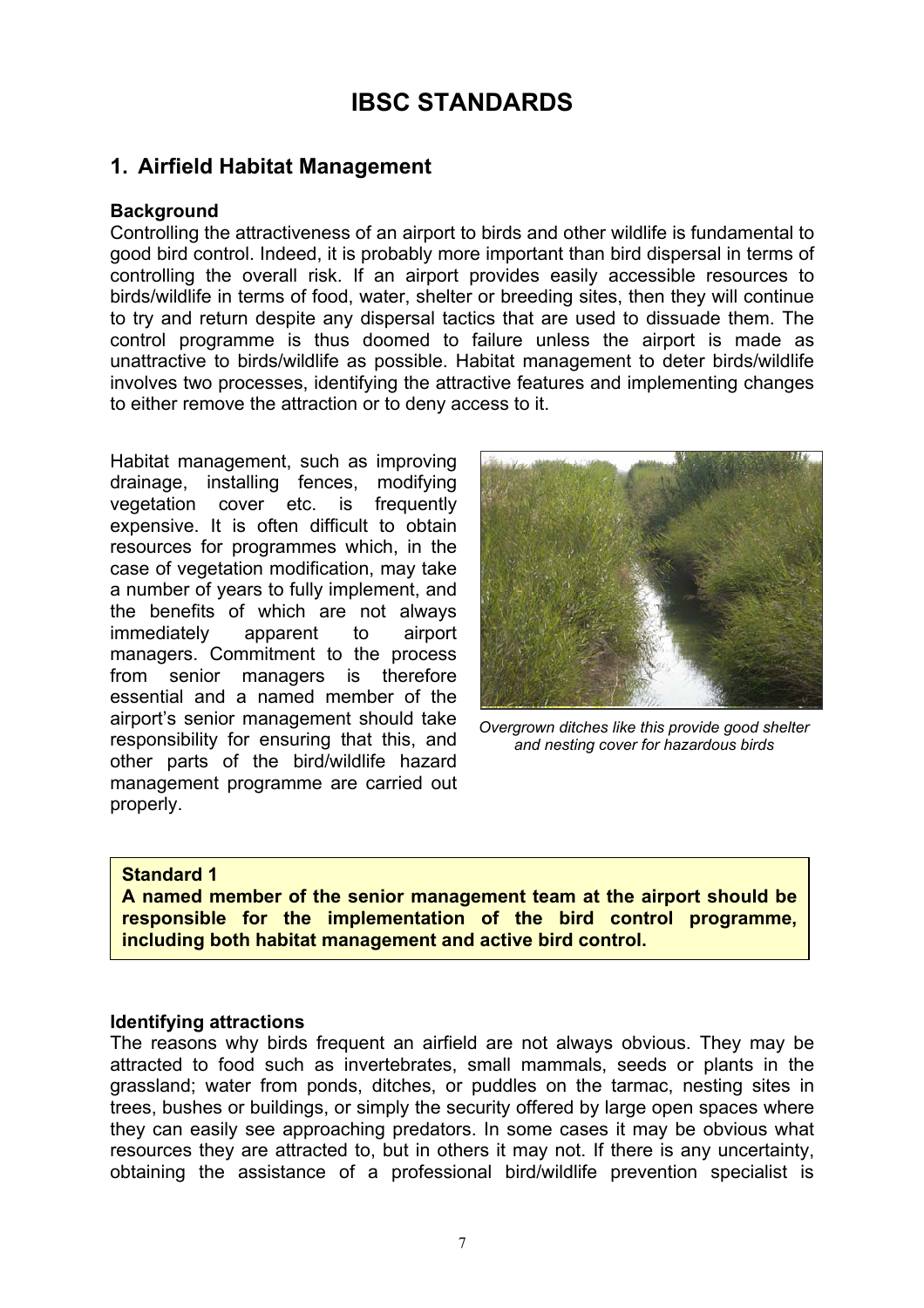advisable in order to identify what it is that is attracting the birds/wildlife to the airefield. Obviously, the attraction will vary from one species to another.

## **Habitat Management**



*Cleared and netted drainage channels offer no bird attration whilst maximising their drainage functions* 

Once the attraction has been identified, a management plan should be developed either to remove it entirely, reduce it in quantity, or to deny access to it. Because airfields around the world are all different and because the bird/wildlife species that frequent them vary from region to region, it is not possible to define precisely what types of habitat management will be effective at a particular site.

Typical examples include manipulating the species and/or height of vegetation cover on the

airport, removal of trees and bushes, netting of water bodies, excluding birds from buildings by netting or other means, selection of non-attractive amenity planting around terminals etc.. Whatever techniques are used, all airports should be able to show that they have assessed the bird attractions on their property and developed and implemented a habitat management plan to reduce these attractions as far as is practicable.



 *Water retention ponds can be proofed against Birds with netting or, as in this case with floating 'bird balls'*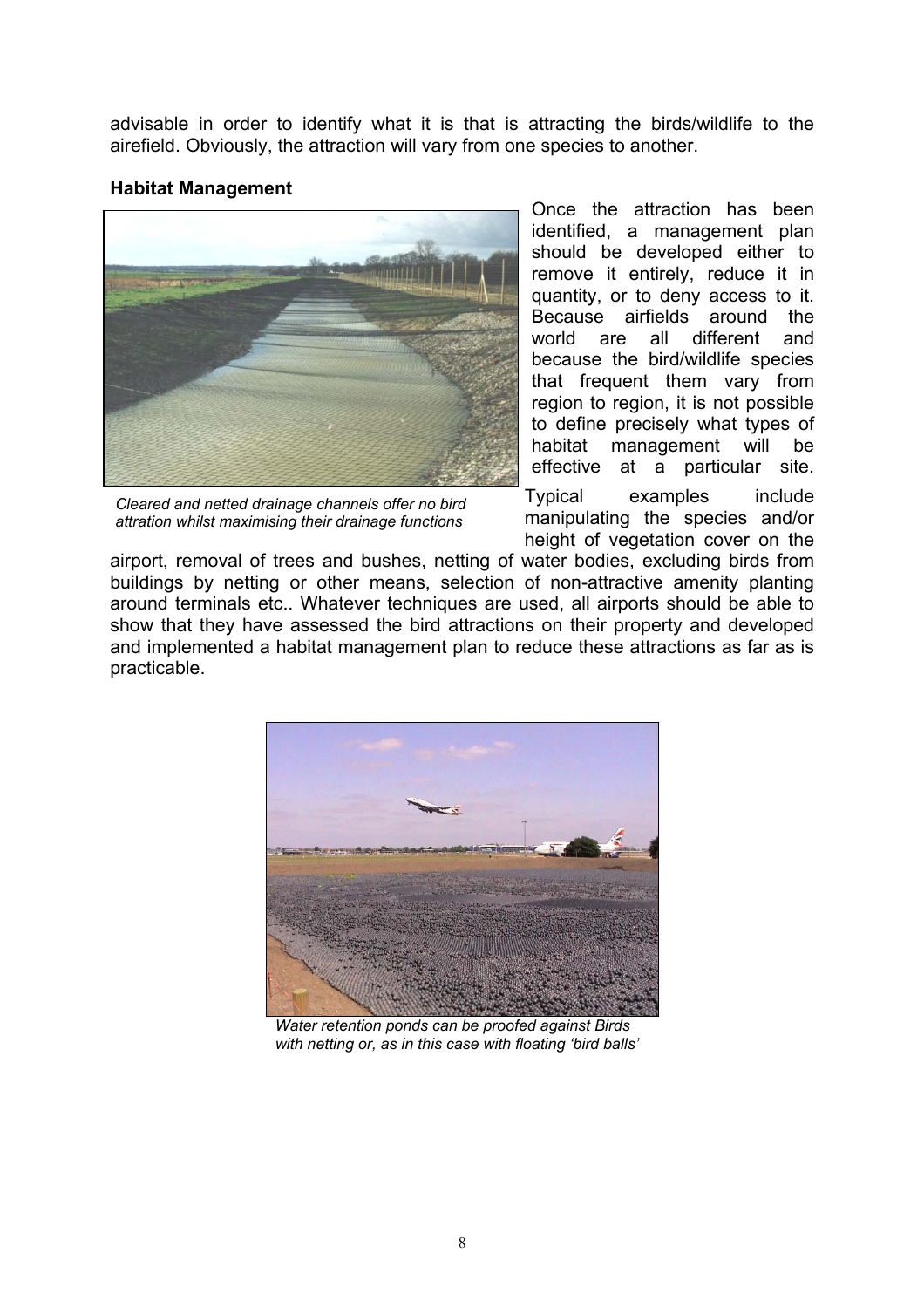**An airport should undertake a review of the features on its property that attract hazardous birds/wildlife. The precise nature of the resource that the they are attracted to should be identified and a management plan developed to eliminate or reduce the quantity of that resource, or to deny birds access to it as far as is practicable.** 

**Where necessary, support from a professional bird/wildlife strike prevention specialist should be sought.**

**Documentary evidence of this process, its implementation and outcomes should be kept.** 

## **2. Active Bird/Wildlife Control On The Airport**

## **Background**

Effective bird/wildlife control requires that even small numbers of hazardous birds/wildlife are dispersed as soon as possible from the airfield. This avoids them becoming an attraction to other birds/wildlife as their presence indicates that there is food available on the airfield and/or that it is a safe place to rest. To achieve this, birds/wildlife need to be detected rapidly once they arrive and then dispersed quickly. Efficient detection cannot be achieved from the ATC tower or the Airfield Operations centre. Relying on Air Traffic Controllers to call out staff to disperse birds/wildlife will result in small numbers being missed. It will also result in a delayed response when birds/wildlife are detected, because it will take time for the controller to reach the particular location. Efficient detection requires the use of a mobile patrol, operated by trained and equipped staff who are able to disperse birds/wildlife immediately they are detected. If these staff are diverted to other duties, such as marshalling aircraft, the control will be reduced in efficiency. Bird/wildlife control at night is more problematic because it is often difficult to detect where birds that are dispersed from the airfield are moving to. Control of nocturnal mammals may only be possible at night when they are active.

## **Standard 3**

**A properly trained and equipped bird/wildlife controller should be present on the airfield for at least 15 minutes prior to any aircraft departure or arrival. Thus, if aircraft are landing or taking of at intervals of less than 15 minutes there should be a continuous presence on the airfield throughout daylight hours. The controller should not be required to undertake any duties other than bird control during this time. Note that for aerodromes with infrequent aircraft movements, 15 minutes may not be long enough to disperse all hazardous birds/wildlife from the vicinity of the runway. In this case the controller should be deployed sufficiently in advance of the aircraft movement to allow full dispersal to be achieved.** 

**At night, active runways and taxiways should be checked for the presence of birds/wildlife at regular intervals and the dispersal action taken as needed.**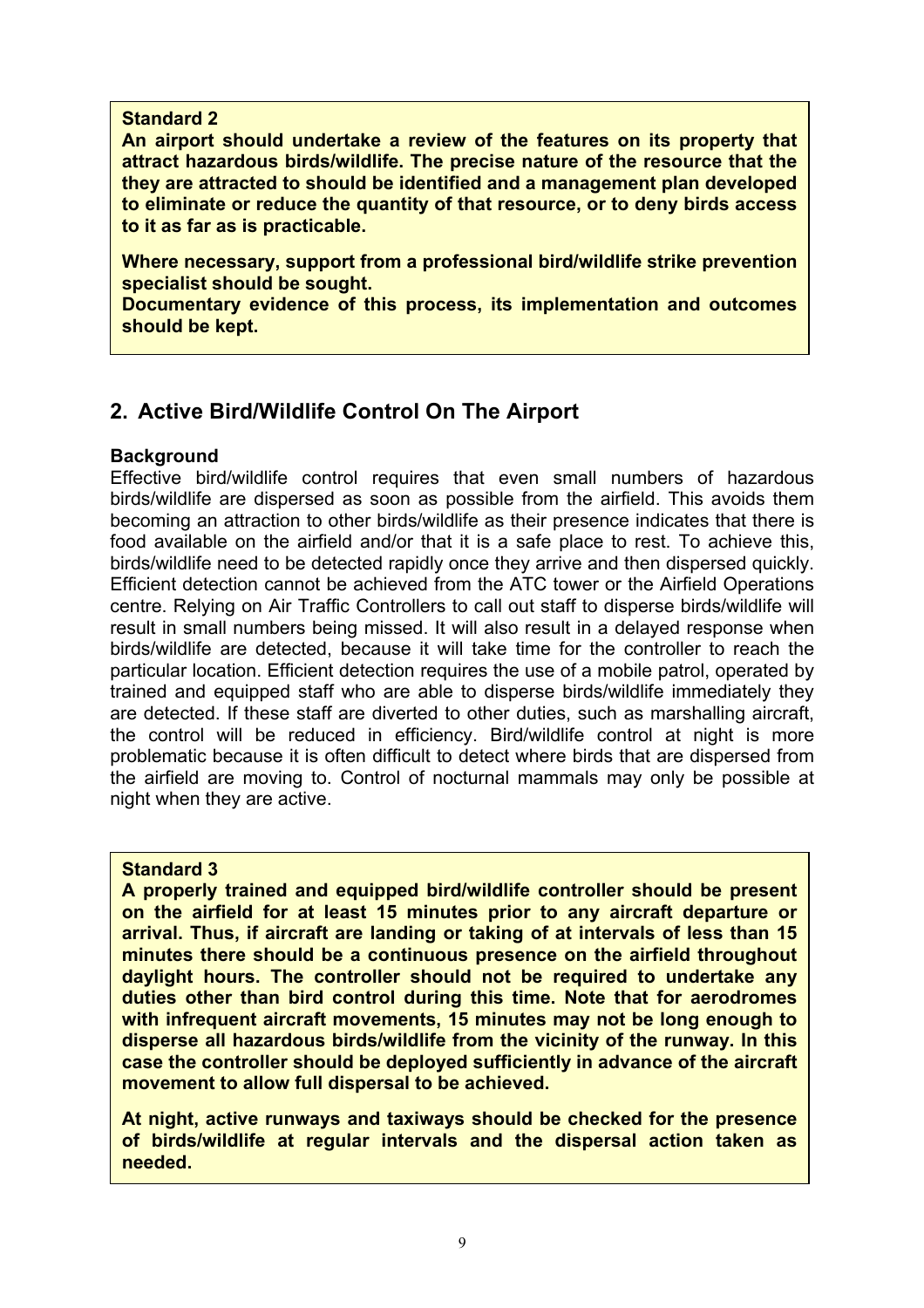## **3. Organisation**

## **Background**

Different aerodromes adopt a variety of organisational structures for their bird/wildlife control programmes. These vary from having bird control as a secondary duty of the Air Traffic Control or Fire Sections, through staffing bird control from the Airfield Operations Section to employing specialist wildlife managers or bird control units. Bird control staffed from larger units has the advantage that there are more staff to call upon and greater flexibility to cope with sudden increases in bird numbers. However, staff employed primarily in other roles may regard bird control as a secondary or low status duty which, if they only carry it out on rare occasions, it not really their personal responsibility. Conversely, small specialist units are normally staffed by people who have a real interest in birds and bird control, and who clearly recognise that the responsibility for birds on the airfield lies with them. This 'ownership' of the bird problem can be a powerful motivation to improve standards of bird control. Such units may, however, find it difficult to cope with staff illness or sudden increases in bird numbers which require additional staff to be deployed.

## **Whichever organisational system is in place, it should deliver the standards described elsewhere in this document.**

## **Collaboration and coordination between organisations on the airport**

Communication between the various interested gropus and organisations on an airport is essential if good bird/wildlife control standards are to be achieved. Airfield Operations, Grounds Maintenance, Air Traffic Control, Airport Fire Service, Airport Planners, Airlines etc. All have a role to play in identifying and correcting problems that may occur. Airport management should ensure that a mechanism is available (e.g. an airport birdstrike prevention committee) which enables these organisations to participate in the bird/wildlife hazard management process. This will help to ensure that these organisations

## **4. Equipment**

## **Background**

The type and level of sophistication of the equipment needed to deter birds/wildlife from airfields depends on the species involved and the quantity of manpower that can be deployed. If a single staff member is required to disperse birds/wildlife from a large airport then equipment such as pistol launched pyrotechnics or distress call broadcasting devices will be essential. If more staff can be deployed or is the airport is small, then more basic equipment may suffice.

Bird/wildlife deterrent devices can be broadly divided into visual, acoustic and lethal, and subdivided into portable and static systems. The levels of sophistication, and hence cost, available are highly variable and include the simple scarecrow, (a static visual device), complex radio controlled sound grenerators (static acoustic), pyrotechnic pistols and vehicle mounted distress call apparatus (mobile acoustic), hand held lasers (mobile visual), traps (static lethal) and a shotgun (mobile lethal). The choice of which systems, or combination of systems, to deploy will depend on cost, legal and logistical constraints and, perhaps most importantly, on the species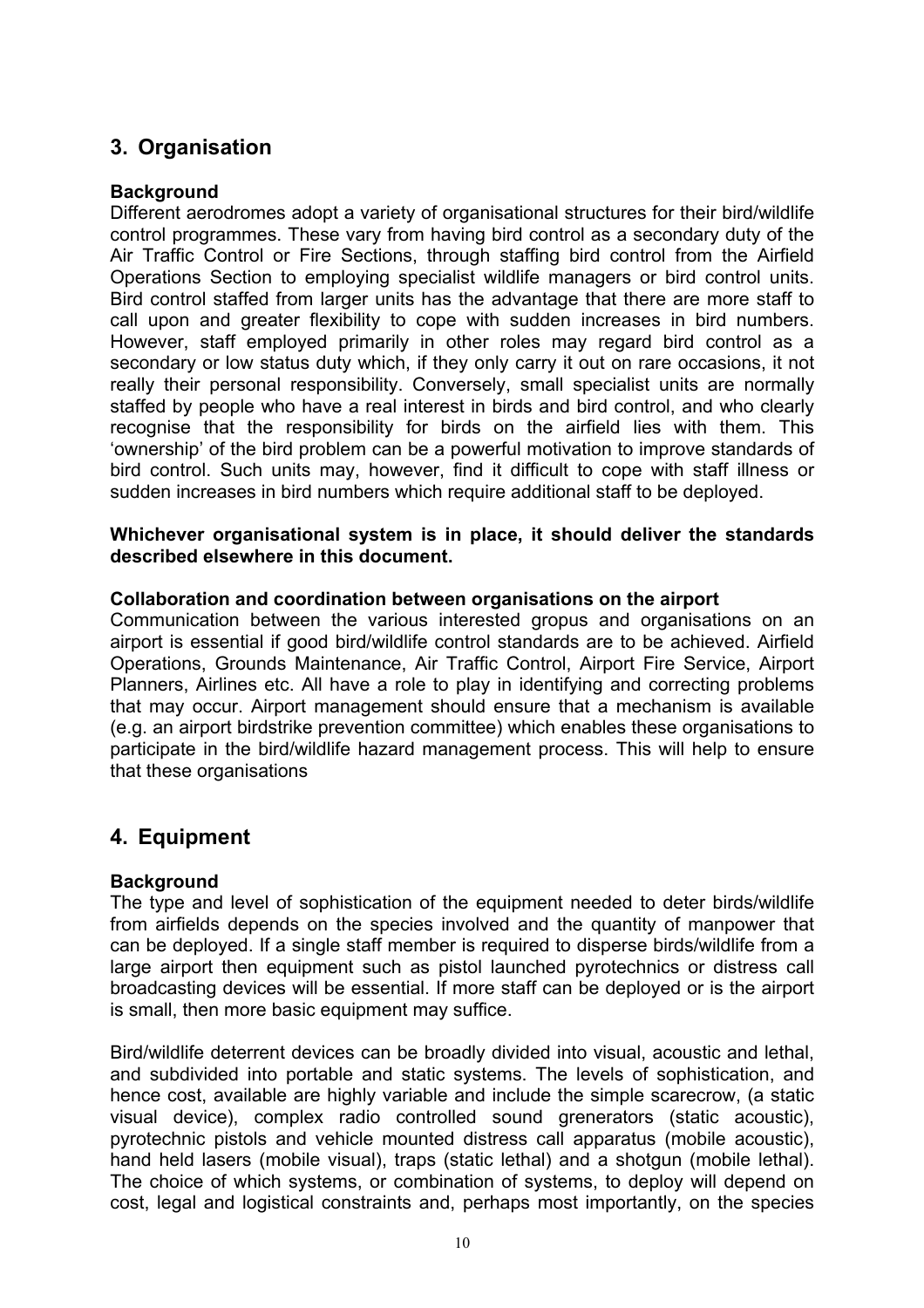that need to be dispersed. For example, attempting to use a distress call system on a bird species which do not produce such calls is doomed to failure.

Relatively few of the bird/wildlife control devices available to airports have been subjected to a proper scientific evaluation of their effectiveness. It is not possible, therefore, to recommend particular devices as being suitable for bird control at every airport.

## **Portable equipment**

Portable equipment, that requires a staff member on the airfield to operate it, is generally regarded as offering the best control, providing that the staff involved are properly trained and motivated. Devices such as pyrotechnic pistols, or vehicle

mounted distress call generators produce an impression of a direct threat which can be continually varied in time and location by the operator in a manner not available to static systems. In all cases staff should have access to a shotgun to remove birds/wildlife that cannot be dispersed by non-lethal means, providing that the relevant bird protection and firearms legislation in the country concerned permits this. It is vital that staff are properly trained in the safe use of firearms and carry the necessary permits to own or operate the weapon. There is some debate as to the necessity of the use of lethal control in aerodrome bird/wildlife management, but the view



*The limited use of lethal control is an important part of an effective bird management programme*

of the vast majority of experts is that supporting the non-lethal threat of pyrotechnic and other devices with an element of lethal control is important because it helps to ensure that birds/wildlife do not habituate to the control programme and permits the selective removal of any birds/wildlife that fail to respond to the dispersal techniques deployed.



*A mobile patrol equipped with scaring devices such as pyrotechnics and distress calls is the most efficient way to detect and disperse birds.* 

## **Static devices**

In general, static bird scaring devices, such as gas cannons or other sound generators, gradually lose their effectiveness over time. Although some of the more sophisticated devices, which generate a variety of sounds in random or preprogrammed order, may delay this habituation, they are generally more suitable for providing short term bird deterrence from limited areas (e.g. ground being reinstated after building works).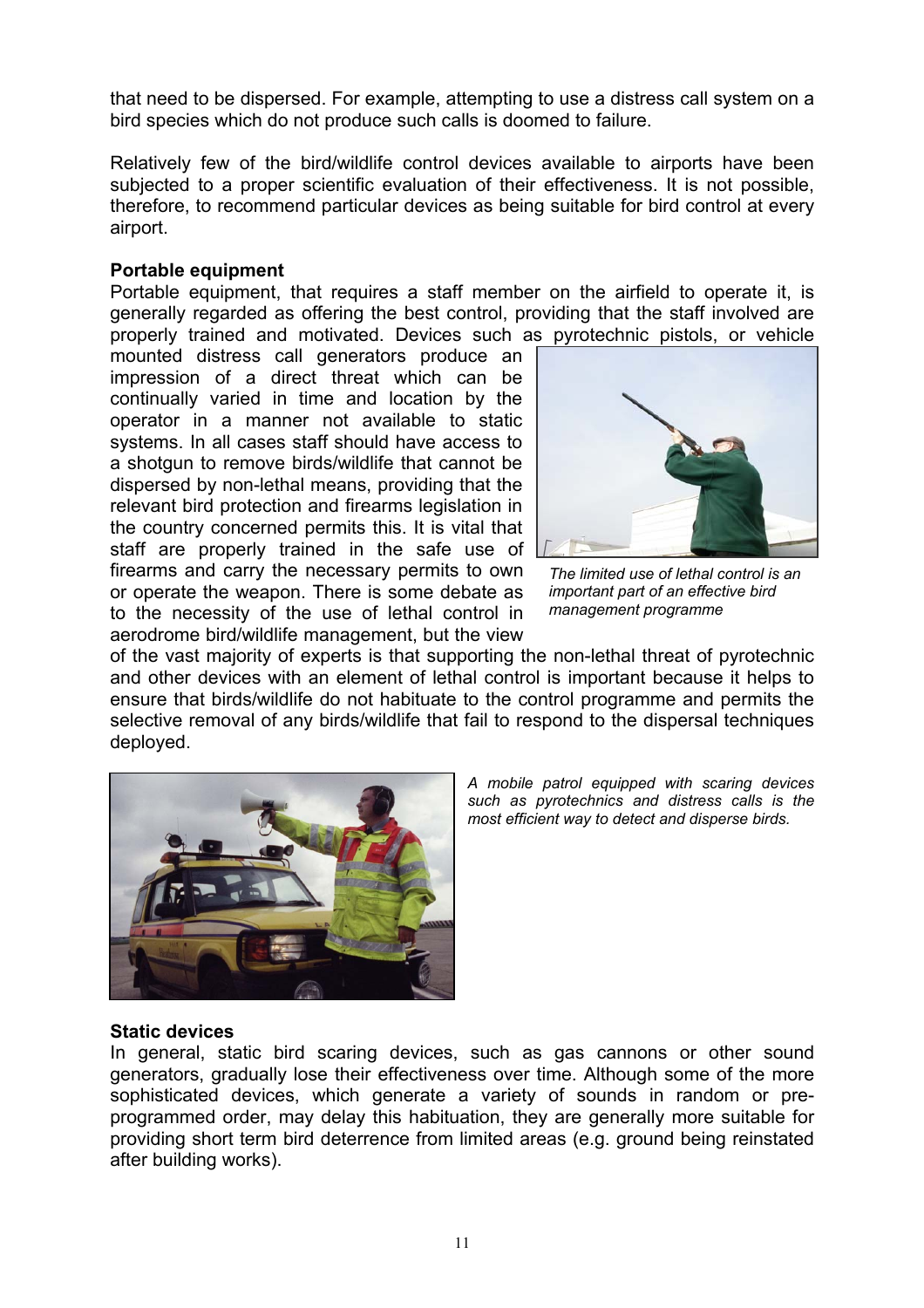

*Gas Cannons, even if moved regularly, will eventually lose their effectiveness over time.*

## **Trained predators (falcons and dogs)**

Trained falcons and dogs, which are both potential predators for many species of hazardous birds found on airports, are undobtedly effective in dispersing birds. To work properly, however, considerable investment in the training of both the animals and their handlers needs to be made. This training is essential both to ensure that the animals themselves do not become a strike risk and also to ensure that the deterrent value of deploying the falcon or dog is maximised. Airports should not underestimate the staff time and cost involved in incorporating falcons or dogs in their bird control programmes.



*Falcons represent a real threat to birds and will not be ignored. Their use close to aircraft requires great care, skill and considerable expense*

It is also important to remember that falcons and dogs are not effective at dispersing all hazardous birds in all conditions. They should be regarded as one tool amongst many that the bird controller can use. The use of trained predators alone is not an adequate substitute for the other bird management techniques described above.

## **Standard 4**

**Bird control staff should be equipped with bird deterrent devices appropriate to the bird species encountered, the numbers of birds present, and to the area that they need to control. Staff should have access to appropriate devices for removal of birds/wildlife, such as firearms or traps, or the means of calling on expert support to supply these techniques at short notice.** 

**All staff should receive proper training in the use of bird control devices.**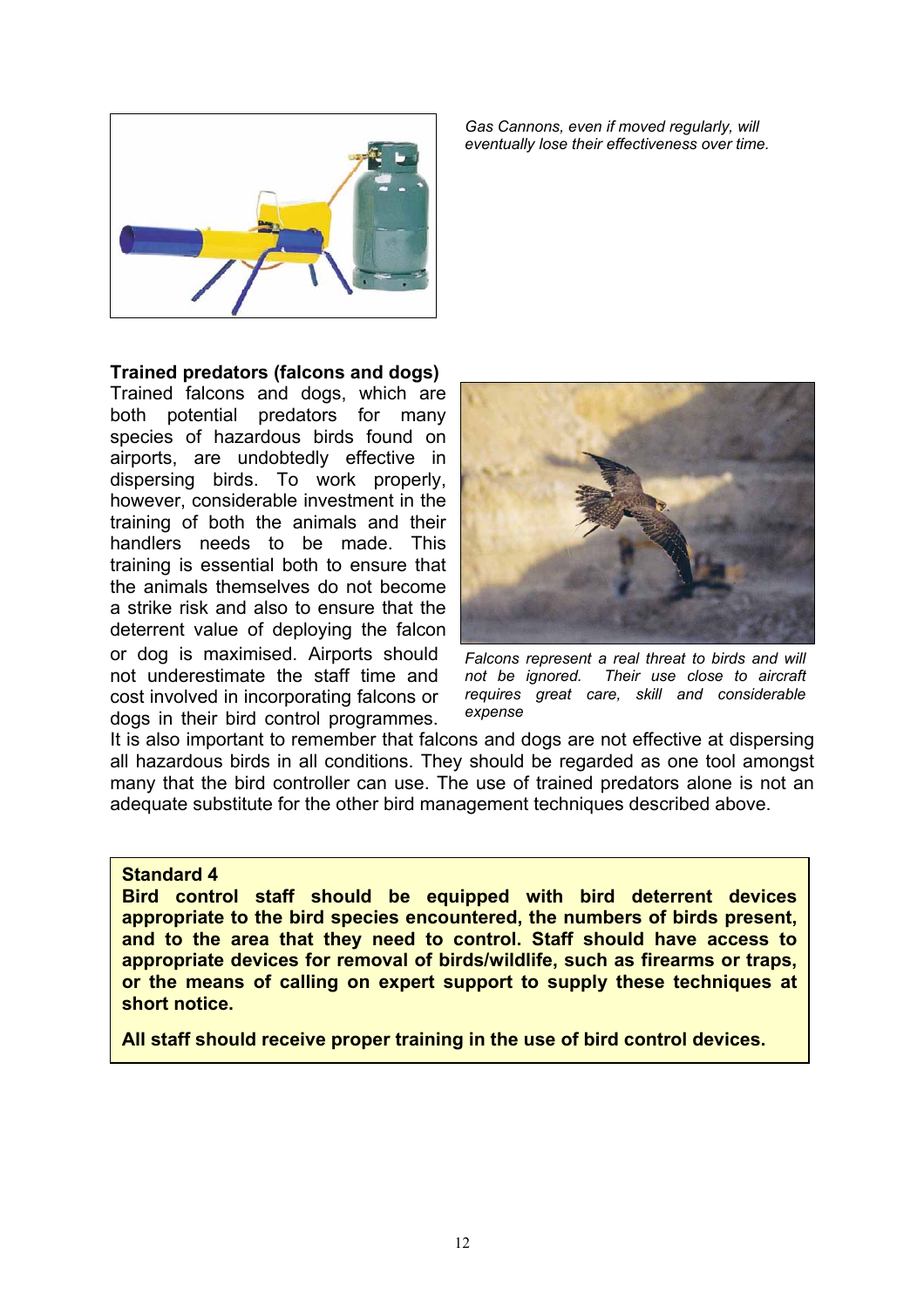## **5. Logging Bird/Wildlife Management Activities**

## **Background**

There is an increasing tendency towards airlines and/or their insurers embarking on legal action to recover the costs of bird/wildlife strike damage from the airports at which they occur. It is important that airports record the bird control actions that they take in order to be able to show that they had an adequate bird/wildlife control programme in place at the time of an incident and that the programme was functioning properly. Data gathered as part of a bird/wildlife control programme is also important in assessing the effectiveness of the actions taken. A number of different methods for recording these data exist, from simple paper records to sophisticated devices based on pocket PC tecnnology. The latter save time and effort, especially if the data are to be subsequently entered onto a computer for further analysis. Whatever the means of recording used, the important issue is that a comprehensive record of the bird control activities is kept in order to demonstrate that the airport is following its own policies and procedures.

## **Standard 5**

**Airport bird/wildlife controllers should record the following at least every 30 minutes (if air traffic is sufficiently infrequent that bird patrols are more than 30 minutes apart, an entry should be made for each patrol carried out).** 

- **areas of the airport patrolled,**
- **numbers, location and species of birds/wildlife seen,**
- **action taken to disperse the birds/wildlife,**
- **results of the action.**

**More general information such as the name of the bird controller on duty, time on and off duty, weather conditions etc should be recorded at the start of a duty period.** 

## **6. Birdstrike Reporting**

## **Background**

All bird/wildlife management programmes need to be monitored to see if they are working effectively and whether they need to be modified, extended or improved. The only effective way to do this is by collating data on the strikes at the airport concerned. Other measures, counting the birds/wildlife on the airfield for instance, provide useful additional information, but are not a direct measure of the strike risk at the airport. All strikes should be reported, whether or not they cause damage to the aircraft and whatever bird/wildlife species was involved. Unless the airport is confident that it knows what species are being struck on its property it cannot hope to target its management efforts in the correct direction. It is important that airport managers do not penalise staff for reporting birdstrikes. Even though strikes to large jet airliners from small species such as swallows or sparrow-sized birds are unlikely to cause damage to an aircraft, staff should be required to report them. Similarly, **the total number of strikes at an airport should never be used as a measure of strike risk or of the performance of the bird/wildife controllers.** The main risk arises from strikes with large species, especially birds that form flocks. A risk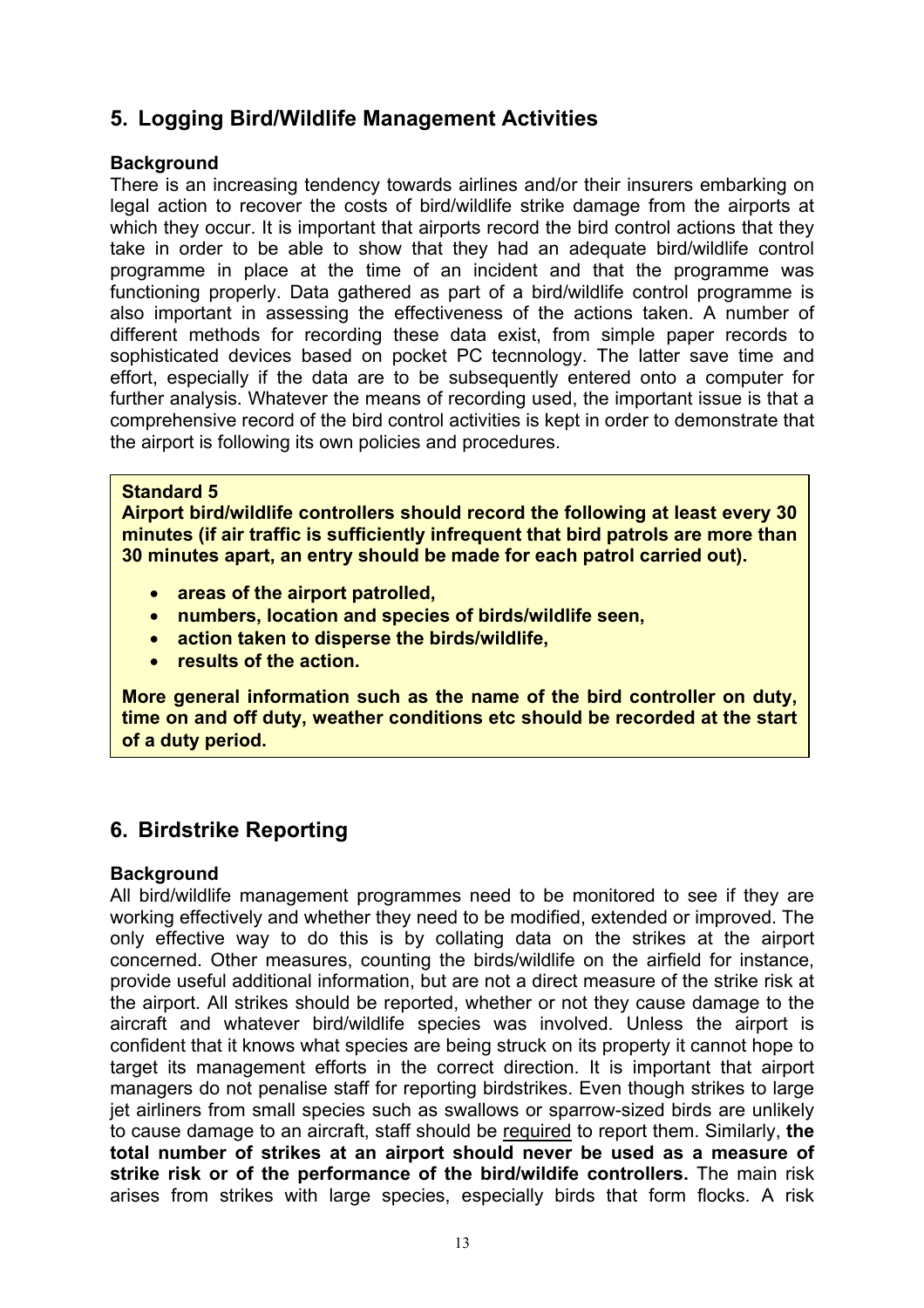assessment process that combines strike frequency with likely severity needs to be employed to properly assess the risk (see below). Such a process cannot work effectively unless all strike are reported, however.

## **Definition of a bird/wildlife strike**

There are a wide variety of definitions of precisely what constitutes a bird/wildlife strike. In terms of gathering information to better understand the risk, it is preferable to include as many events as possible in an inclusive definition. Including all strike reports in an airport's dataset does raise a number of problems, however. For example, if a pilot reports a strike on approach to the airport and a check of the area for a carcass and inspection of the aircraft shows no evidence that a strike has taken place there is no confirmation that a strike has actually occured. Other than the location of the possible strike, such a report provides little useful information (e.g. bird species numbers damage levels etc.) that can aid the airport in targetting its bird control effort. These unconfirmed strikes should be recorded, but do not need to be subjected to the analysis described in 2.7 below.

A number of countries also record near misses in their bird/wildlife strike databases. The definition of a near miss is more problematic as it involves the pilot's interpretation of how close the birds/wildlife was to the aeroplane and whether this constituted a threat to safety. Also, at airports situated in areas of high bird populations it might be difficult for an observant pilot to land or take off without seeing a bird at some distance from the aircraft and every movement might be regarded as a near miss. Accumulating near miss information may prove valuable, but, like unconfirmed strikes, they should not be included in the airport's strike statistics used for analysis. Databases etc.should be set up to allow unconfirmed strikes and near misses to be separated from other bird/wildlife strikes when evaluating the dataset.

There are, however, some incidents where a strike does not occur, such as pilots being forced to take evasive action to avoid birds or wildlife, that should be recorded separately as these actions themselves are potentially dangerous and have been caused by the presence of birds.

## **Standard 6**

## **Bird/wildlife incidents should therefore be defined in 3 categories:**

**Confirmed strikes:** 

- **Any reported collision between a bird or other wildlife and an aircraft for which evidence in the form of a carcass, remains or damage to the aircraft is found.**
- **Any bird/wildlife found dead on an airfield where there is no other obvious cause of death (e.g. struck by a car, flew into a window etc.).**

**Unconfirmed strikes:** 

• **Any reported collision between a bird or other wildlife and an aircraft for which no physical evidence is found.** 

**Serious incidents:** 

• **Incidents where the presence of birds/wildlife on or around the airfield has any effect on a flight whether or not evidence of a strike can be found.**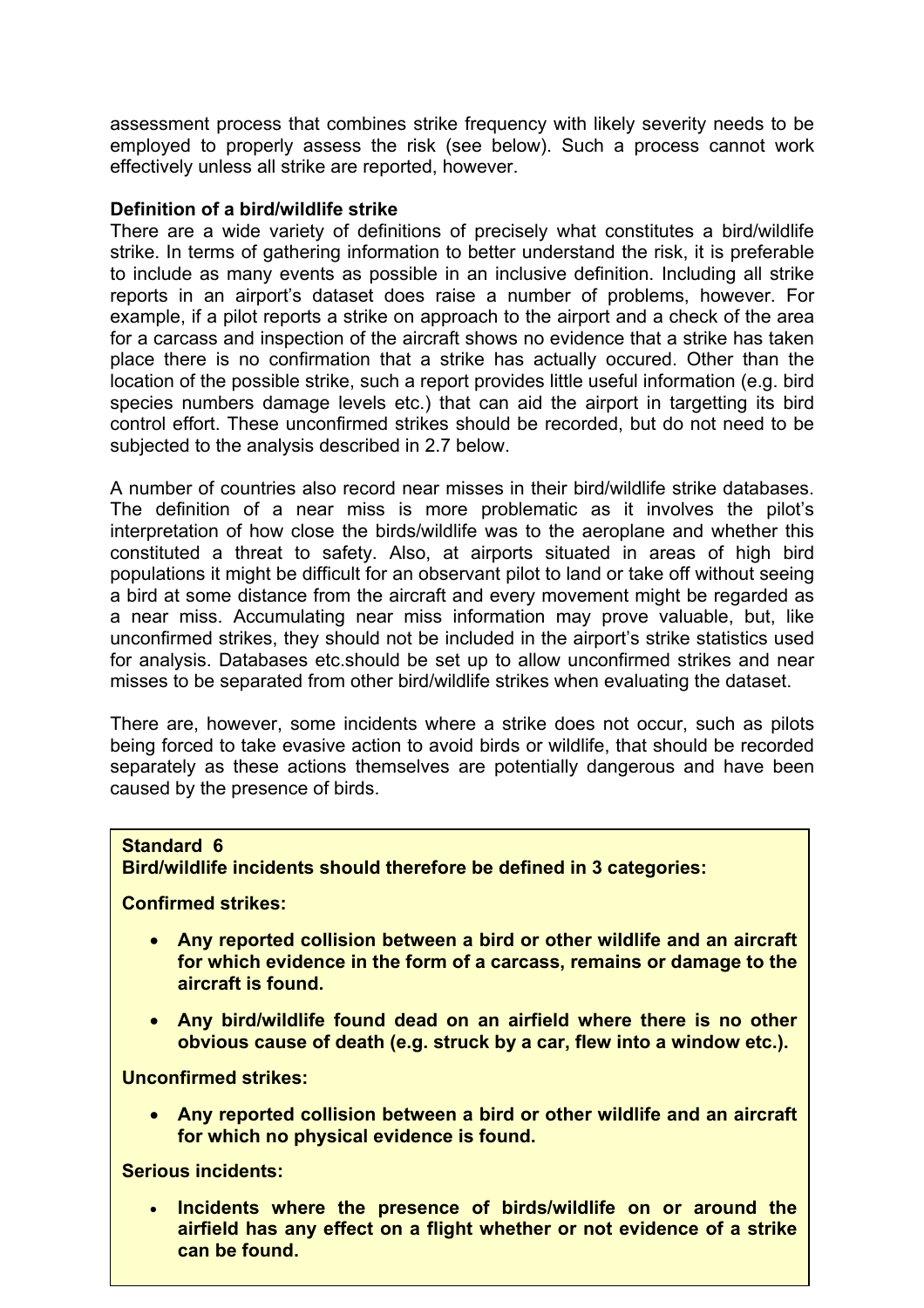These definitions ensure that the maximum quantity of information is gathered, but that only reliable evidence is used in assessing the effectiveness of the bird/wildlife management programme.

Depending upon the organisational structure in a particular country or at an individual airport, the responsibility for reporting bird/wildlife strikes may lie with a number of different individuals or departments, such as airport operations, air traffic control or pilots. It is important that the airport has a mechanism for ensuring that it is aware, as far as is possible, of all of the strikes that happen on or near its property.

## **7. Analysis of birdstrike data**

Effective analysis of birdstrike data is particularly important. For example, separating strikes that occur on the airport (under 200 feet on approach and 500 feet on climb out using the ICAO definition) from those that occur further out in the approaches helps to define those strikes that are likely to be influenced by the airport bird management programme. Similarly, separating strikes with species that are over 100g in weight (i.e. those more likely to cause damage), and giving greater emphasis to strikes with flocks all help to identify trends in the real birdstrike risk at the airport. So, for example, an airport with an increasing rate of bird/wildlife strikes is not necessarily becoming a more risky place to fly. If the increase in strikes is due to an increase in incidents with small species, whilst the rate of strikes with large species and flocks is falling, then this is indicative of both better bird/wildlife control and better reporting of strikes. Again it is important to emphasise that the simple total number of strikes at an airport is not a good indicator of risk, and that examination of the data by species struck is essential. This process can be carried out as part of a formal risk assessment process as described in **Section 11, page 17.**

## **8. Bird/wildlife remains identification**

Bird/wildlife strike statistics cannot be properly interpreted unless the species struck is known. The risk assessment process depends on a knowledge of the size of bird/wildlife struck to assess the likely severity of impacts, and the airport's bird management programme may be targetting the wrong bird species if no record of what birds are being struck is kept. Bird/wildlife remains recovered following strikes are often fragmentary but even the smallest feather fragments can be identified and blood smears can be separated to species by the use of DNA analysis. Airports should ensure that all bird remains are identified as completely as possible given the facilities at their disposal.



*Even tiny feather fragments or bloodstains can be idenfified miscroscopically or by DNA analysis*.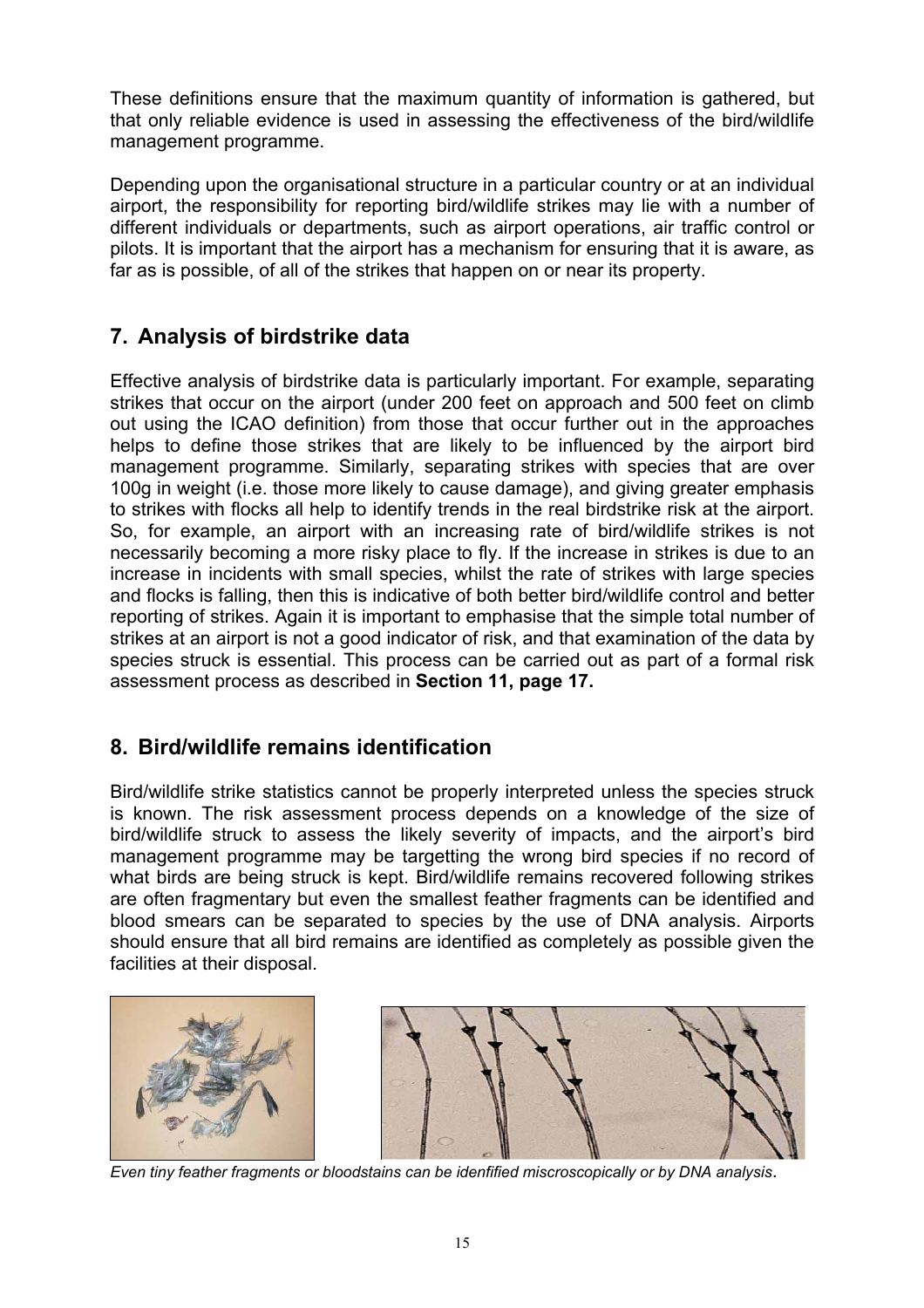## **9. Data required in a birdstrike report**

The more information that is recorded about a birdstrike incident the better. As a minimum, the data required on the ICAO birdstrike reporting form should be collected as fully as possible. If some data items are not available (e.g. altitude of strike) then as much information as possible should be collected and due account taken of the missing data during subsequent analyses.

**Standard 7** 

**Airports should establish a mechanism to ensure that they are informed of all bird/wildlife strikes reported on or near their property.** 

**The total number of birdstrikes should never be used as a measure of risk or of the performance of the bird control measures at an airport.** 

**Airports should ensure that the identification of the species involved in birdstrikes is as complete as possible.** 

**Airports should record all birdstrikes and include, as far as they are able, the data required for the standard ICAO reporting form** 

**National Regulators should collate birdstrike data and submit this to ICAO annually.**

## **10. Submission to ICAO**

Although this is not a matter directly for individual airports, countries should be encouraged to collate birdstrike data at the national level and to submit this to ICAO. This assists in assessing the true levels of birdstrike risk and costs to the aviation industry of birdstrikes around the world.

## **11. Risk Assessment**

Formal risk assessment is now routinely used in almost all aspects of health and safety work. Bird/wildlife strike prevention has tended to lag behind in this field because the involvement of birds and other wildlife (creatures whose behaviour can vary hourly, daily and seasonally, and whose populations can fluctuate over longer periods) as a key component of the system being assessed makes it difficult to accurately predict risk levels. Techniques are now available that make use of the frequency that each species is struck, combined with probability of aircraft damage for that species, to calculate risk levels for a particular airport. These allow risk assessment matrices to be constructed and updated annually in order to evaluate how the risk level is changing in response to the bird management measures in place.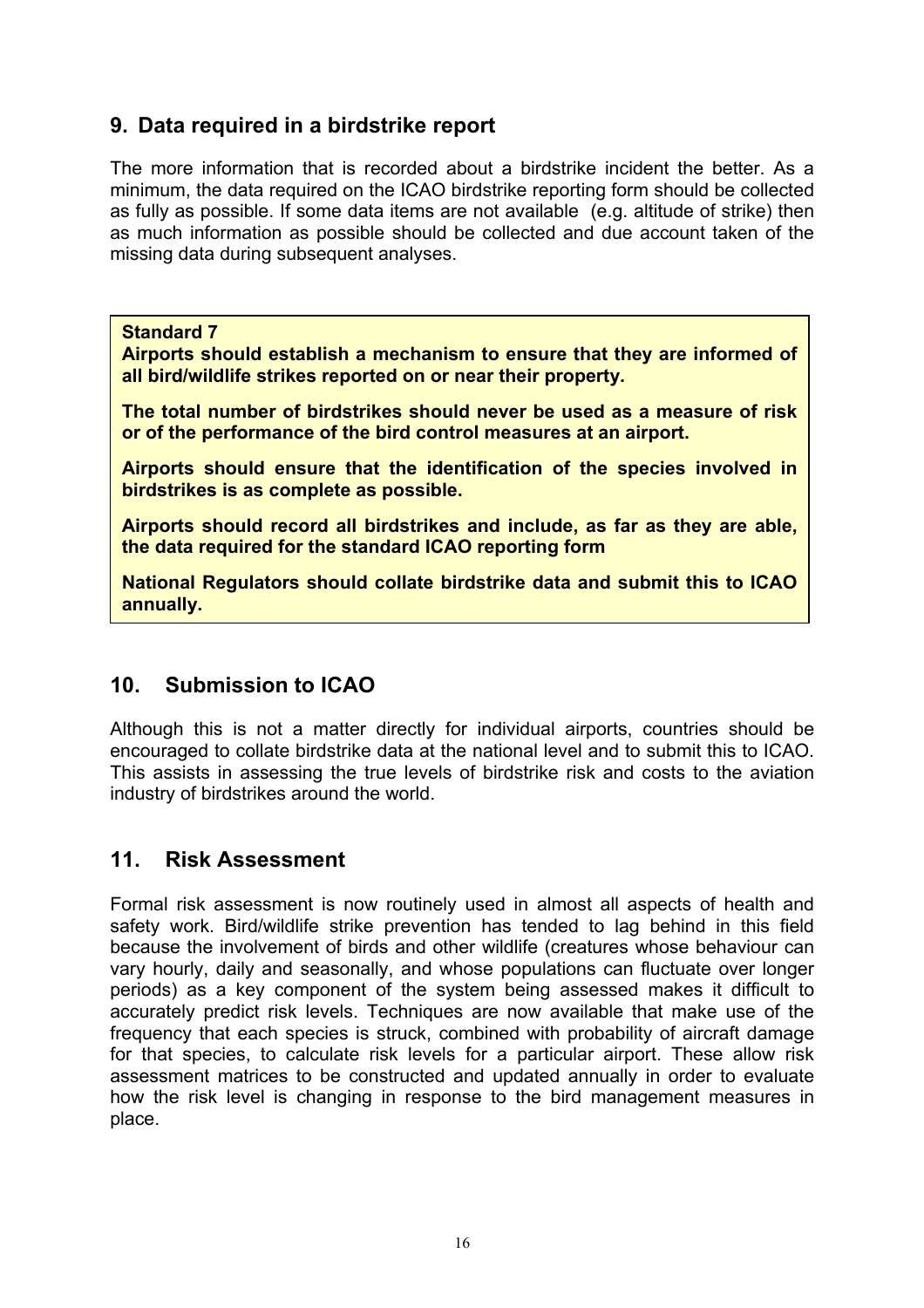**Airports should conduct a formal risk assessment of their birdstrike situation and use the results to help target their bird management measures and to monitor their effectiveness. Risk assessments should be updated at regular intervals, preferably annually.**

## **12. Bird/wildlife management off the airfield**

Providing that best practice in terms of habitat management and active control are put in place on an airfield, the strike risk arising from the airfield itself can be largely controlled in all but the most extreme circumstances. Managing the strike risk that originates from off the airfield is a more complex and difficult challenge. Firstly, the problematic sites need to be identified by means of a hazard assessment. This can pose problems because, for some species, such as gulls, the sites frome which birds that cause a risk at the airport originate can be many miles from the airport itself. Having identified sites that support hazardous birds/wildlife it is then necessary to estimate the risk that they pose to the airport. Birds/wildlife on the airport itself can reasonably be assumed to pose some level of risk as their proximity to the aircraft means that they will eventually cross a runway ot taxiway and may thus be struck. Birds/wildlife at a site remote from the airport may pose no risk at all if they never cross the airfield or its approaches. The same basic principles apply when developing a management plan whether it is on or off the airfield. A risk assessment thus requires either a measurement or an estimation of how often birds/wildlife at an



off airfield site will transit the active airspace. Once sites that pose a significant risk are identified, the management principles that are needed to control the risk are similar to those on airfield. They are to identify the attractions, then to manage the habitat to reduce the attraction, or deny the birds access to it. Dispersal tactics can then be deployed to remove any birds that remain. This will require a collaborative approach and positive working relationship with local landowners.

*Landfills close to airports can be netted to exclude hazardous birds*

## **Identifying attractions**

Part of the new ICAO standards concerning airport bird control states that:

*The appropriate authority shall take action to eliminate or to prevent the establishment of garbage disposal dumps or any such other source attracting bird activity on, or in the vicinity of, an aerodrome unless an appropriate aeronautical study indicates that they are unlikely to create conditions conducive to a bird hazard problem.*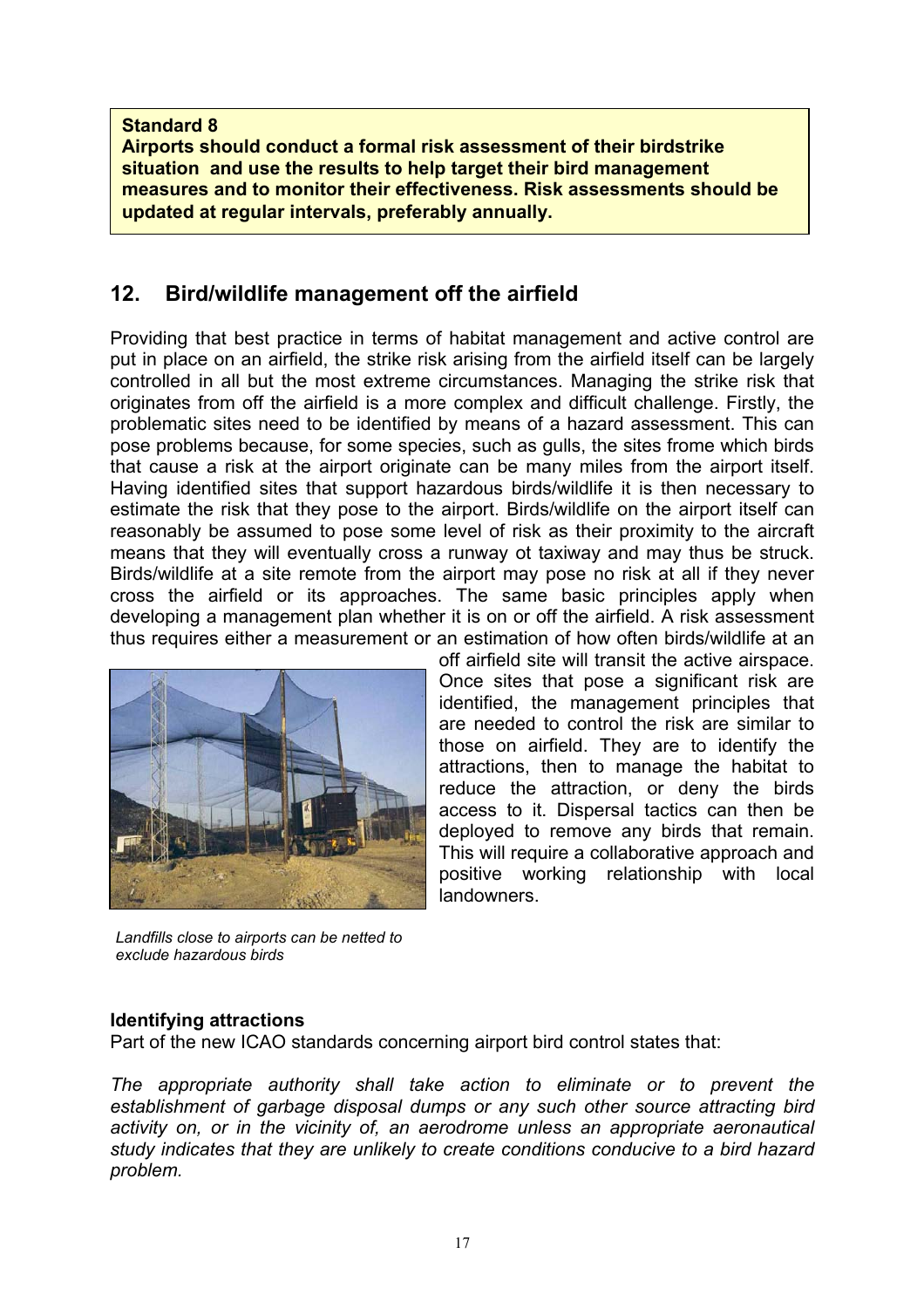Whilst the reference to garbage dumps is clear, 'any such other source attracting bird activity' requires a significant degree of interpretation. As with the bird/wildlife attractions on the aerodrome, airport managers may need to seek assistance form specialists when identifying the major bird/wildlife attractions near their airport. They will certainly require some assistance in assessing whether the birds/wildlife using such a site pose a significant risk to flight safety, as this needs an understanding of ecology and behaviour that is unlikely to be available from within the airport's own staff.

## **Management**

Once sites that support birds/wildlife that are, or might, cause a flight safety problem are identified, management options can be developed. These can range from minor habitat modification, changing cropping or other agricultural practices, major drainage operations or large scale removal of bird/wildlife populations. Again the choice of technique will depend on the particular situation encountered and expert advice should be sought if necessary. Larger scale off-airport bird/wildlife management may also involve liaison with local conservation interests, especially if the sites that need to be managed are nature reserves. In some cases it may be impossible to resolve the conflicting interests of flight safety and conservation, but in trying to do so the airport will be in a better position to show due diligence in the event of an accident or legal claim in the future.

## **Standard 9**

**Airports should conduct an inventory of bird attracting sites within the ICAO defined 13km bird circle, paying particular attention to sites close to the airfield and the approach and departure corridors. A basic risk assessment should be carried out to determine whether the movement patterns of birds/wildlife attracted to these sites means that they cause, or may cause, a risk to air traffic. If this is the case, options for bird management at the site(s) concerned should be developed and a more detailed risk assessment performed to determine if it is possible and/or cost effective to implement management processes at the site(s) concerned. This process should be repeated annually to identify new sites or changes in the risk levels produced by existing sites.** 

**Where national laws permit, airports, or airport authorities, should seek to have an input into planning decisions and land use practices within the 13km bird circle for any development that may attract significant numbers of hazardous birds/wildlife. Such developments should be subjected to a similar risk assessment process as described above and changes sought, or the proposal opposed, if a significant increase in birdstrike risk is likely to result.**